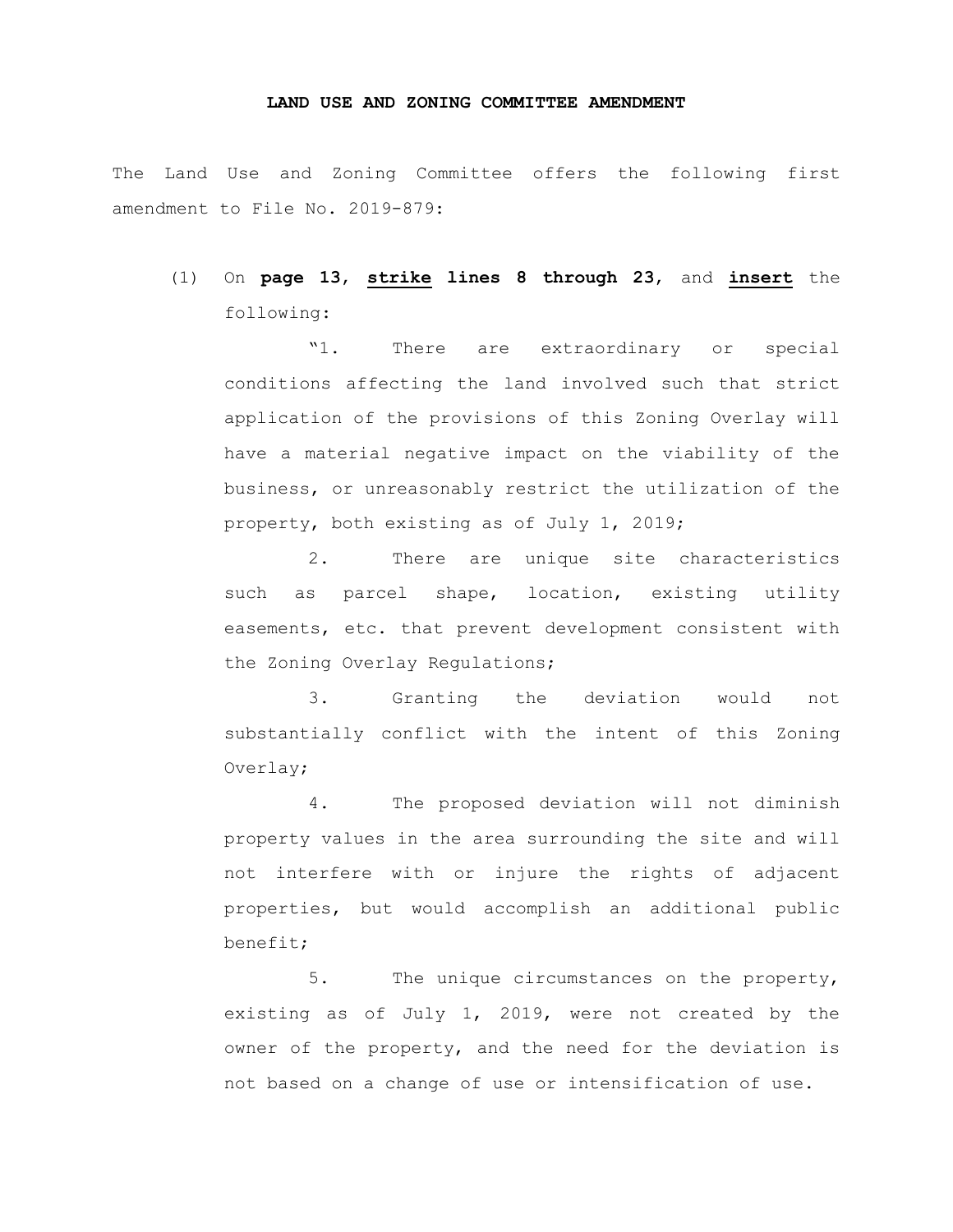6. The requested relief is the minimum adjustment necessary.

7. Granting the deviation will not be detrimental to the public health, safety, or welfare, or injurious to other property in the area, or to the City in administering this Overlay."; and

(2) On **page 14**, **strike lines 7 through 28**, and **insert** the following"

"3. Standard of Review. The Council's review of the appeal shall be a *de novo* review, without giving deference or weight to the decision of Zoning Administrator. The Council shall have the benefit of the record below and may include the same in its review as well as applicable law and additional testimony and evidence. The record shall include all evidence and testimony presented to the Zoning Administrator. The Council may affirm, reverse or modify each written decision or it may remand the matter back to the Zoning Administrator with specific instructions for further action, by adopting a written order.

4. Procedural Matters. The Council shall have the authority to:

- a. Accept briefs and other papers to be filed on behalf of any party, provided all papers are submitted at or prior to the Land Use and Zoning public hearing;
- b. Hear oral argument on behalf of any party;
- c. Adjourn, continue, or grant extensions of time for compliance with these rules,

 $- 2 -$